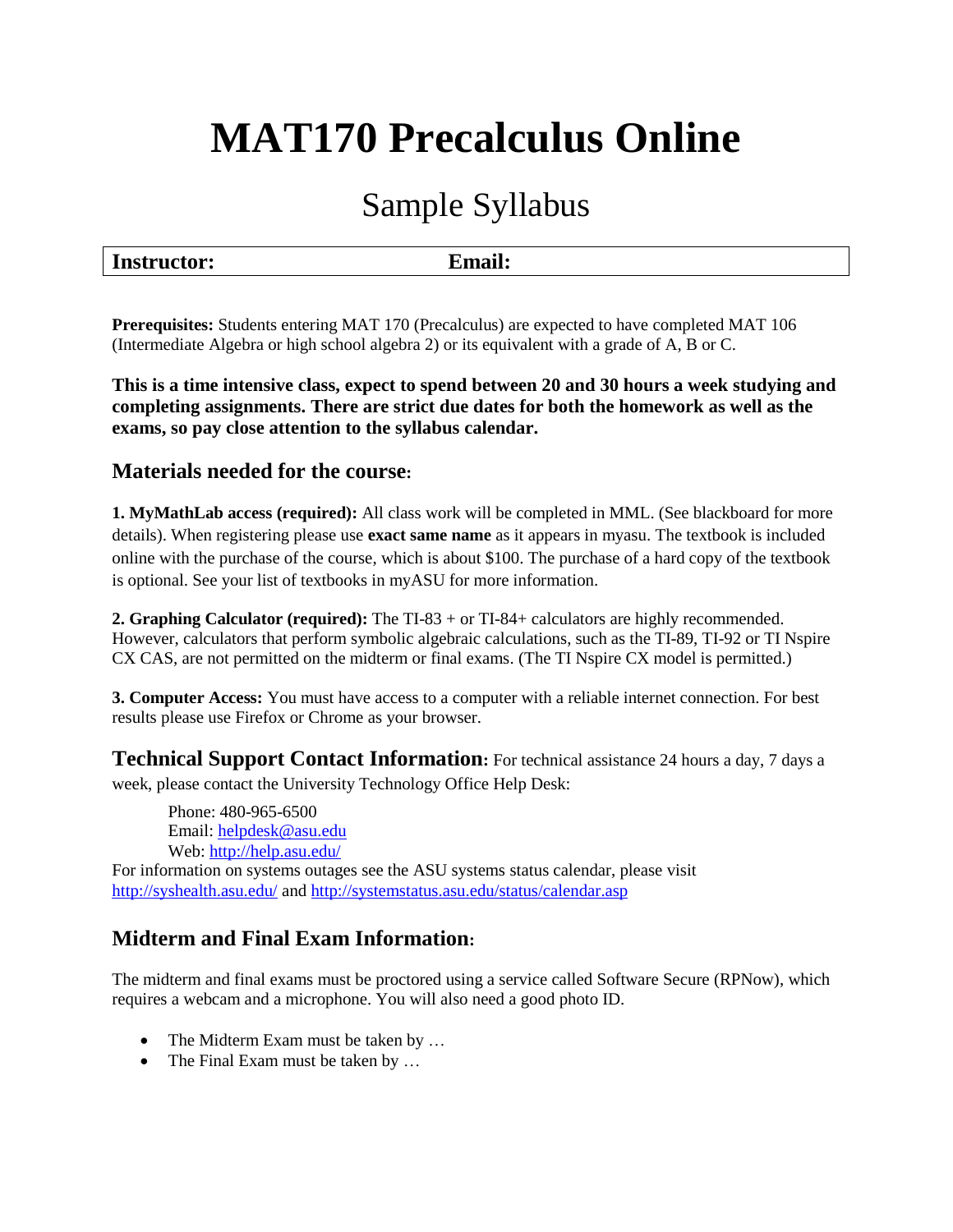| Date | Monday                | Tuesday                         | Wednesday                         | Thursday                                   | Friday                   |
|------|-----------------------|---------------------------------|-----------------------------------|--------------------------------------------|--------------------------|
| .    |                       |                                 |                                   | <b>Class Begins</b><br>Sign up for<br>MML! | $1.2$ due                |
| .    | $1.3$ due             | $1.6$ due                       | $1.7$ due                         | $1.8$ due                                  | $2.1$ due                |
| .    | 2.2 and 2.3<br>due    | $2.4$ due                       | $2.5$ due                         | $2.6$ due                                  | $3.1$ due                |
| .    | Labor Day<br>Observed | $3.2$ due                       | $3.3$ due                         | 3.4 due                                    | $3.5$ due                |
| .    | Study for<br>Midterm  | Practice<br>Midterm<br>exam due | <b>Midterm</b><br><b>Exam due</b> | $4.1$ due                                  | $4.2$ due                |
| .    | $4.3$ due             | $4.4$ due                       | $4.5$ due                         | $4.6$ due                                  | $4.7$ due                |
| .    | $5.1$ due             | $5.2$ due                       | 5.3 due                           | 5.5 due                                    | $6.1$ due                |
| .    | $6.2$ due             | Study for<br>Final              | Study for<br>Final                | <b>Practice Final</b><br>Exam due          | <b>Final Exam</b><br>due |

**Schedule – All due dates at 11:59 PM Arizona time**

#### **Sections covered (mp = number of mastery points per section in the study plan) Note: Not all mastery points are prerequisites for the practice exams.**

- 1.2 Basics of Functions and their Graphs (5 mp)
- 1.3 More on Functions and their Graphs (5 mp)
- 1.6 Transformations of Functions (4 mp)
- 1.7 Combinations of Functions, Composite Functions (4 mp)
- 1.8 Inverse Functions (3 mp)
- 2.1 Complex Numbers (3 mp)
- 2.2 Quadratic Functions (3 mp)
- 2.3 Polynomial Functions and their Graphs (3 mp)
- 2.4 Dividing Polynomials, Remainder and Factors theorems (2 mp)
- 2.5 Zeros of Polynomial Functions (2 mp)
- 2.6 Rational Functions and their graphs (2 mp)
- 3.1 Exponential functions (3 mp)
- 3.2 Logarithmic functions (4 mp)
- 3.3 Properties of Logarithms (3 mp)
- 3.4 Exponential and Logarithmic Equations (4 mp)
- 3.5 Exponential Growth and Decay, Modeling Data (1 mp)
- 4.1 Angles and Radian Measure (4 mp)
- 4.2 Trigonometric Functions, Unit Circle (4 mp)
- 4.3 Right Triangle Trigonometry (3 mp)
- 4.4 Trigonometric Functions of any angle (3 mp)
- 4.5 Graphs of Sine and Cosine Functions (4 mp)
- 4.6 Graphs of other Trig Functions (1 mp)
- 4.7 Inverse Trigonometric Functions (3 mp)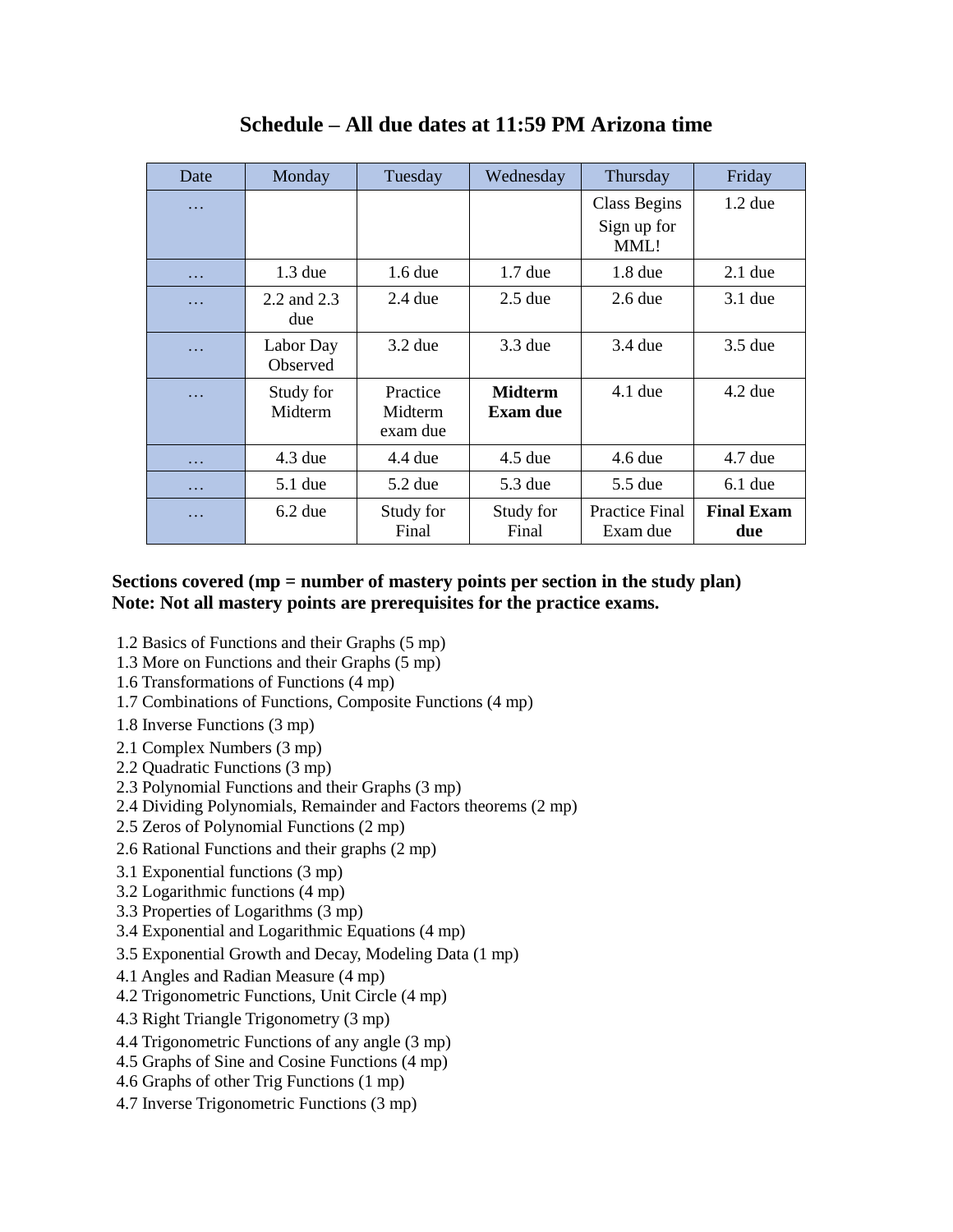- 5.1 Verifying Trigonometric Identities (2 mp) 5.2 Sum and Difference Formulas (3 mp) 5.3 Double-Angle, Power Reducing and Half-Angle Formulas (3 mp) 5.5 Trigonometric Equations (6 mp) 6.1 Law of Sines (3 mp)
- 6.2 Law of Cosines (2 mp)

**Instructor Initiated Drop:** *It is important to attend all your math classes and access your online course materials for ASU Online and iCourse sections to ensure you do not miss any course assignments or supplemental instruction. Failure to attend class (or access your online course) at the start of the term will result in an instructor-initiated drop [for non-attendance](http://www.asu.edu/aad/manuals/ssm/ssm201-02.html).* **If you are not enrolled in MyMathLab by …, you could be dropped from the class.** You can obtain temporary access if you need to wait for financial aid. If you are having any issues with your account in the first week, you MUST contact the instructor ASAP.

**Homework:** The homework will be completed in MML, all due dates are listed in the syllabus calendar as well as in MML. There is a new learning aid built into the homework called Skill Builder. If you cannot get the answer to a problem correct, the system will lead you through an easier problem first. Then build your way to more challenging problems until you have mastered the given problem. If you do well on the homework, you will earn mastery points in the study plan.

**Study Plan:** The study plan in MML is very important because earning 100% of the mastery points will open the practice exams. To earn mastery points, go to Study Plan in MML and make sure you are in the Prerequisite tab. Take quizzes in the list and if you do not earn at least 70%, you will need to do some practice problems before the system will allow you to take the quiz again.

**Practice Exams:** The practice exams are the best way to help you study! To open a practice exam, you must earn 100% of the mastery points in the Prerequisite tab. Once you work through the practice exam, some of your mastery points in the study plan will be taken away. This will tell you which topics you need more help on. Earn the mastery points back and you will be able to take the practice exam again.

**Exams:** The exams must be taken using RPNow, which required a webcam and microphone. You have only one attempt for the midterm and final exams. If you miss an exam you will receive a zero unless you have a documented reason. No notes are allowed when taking the midterm and final exams. *No cell phones or any internet-capable devices are allowed on tests. They must be turned off and made inaccessible for the duration of the test. Accessing a cell phone or internet-capable device for any reason during the test will result in a score of 0 for that test and possible further sanctions through the Dean's office.*

*Students in face-to-face or online courses taking exams and quizzes at Arizona State University should expect to be proctored. The process includes verifying the identity of the student and providing either live proctors or other forms of proctoring during the exam or quiz. In the case of face-to-face courses, students can be required to show a valid identification card, and expect to be monitored by proctors while taking either an exam or quiz. Proctoring of online students requires presenting a valid identification card as part of the verification process and monitoring by online proctoring software.*

*ASU contracts with three online proctoring software companies. Each company has been carefully reviewed for software security and the protection of student data and must meet the standards of the ASU Internet Security Office. In addition, any company employee, including proctors, who would have access to student data must have a background check and be finger printed. Students can take exams in any*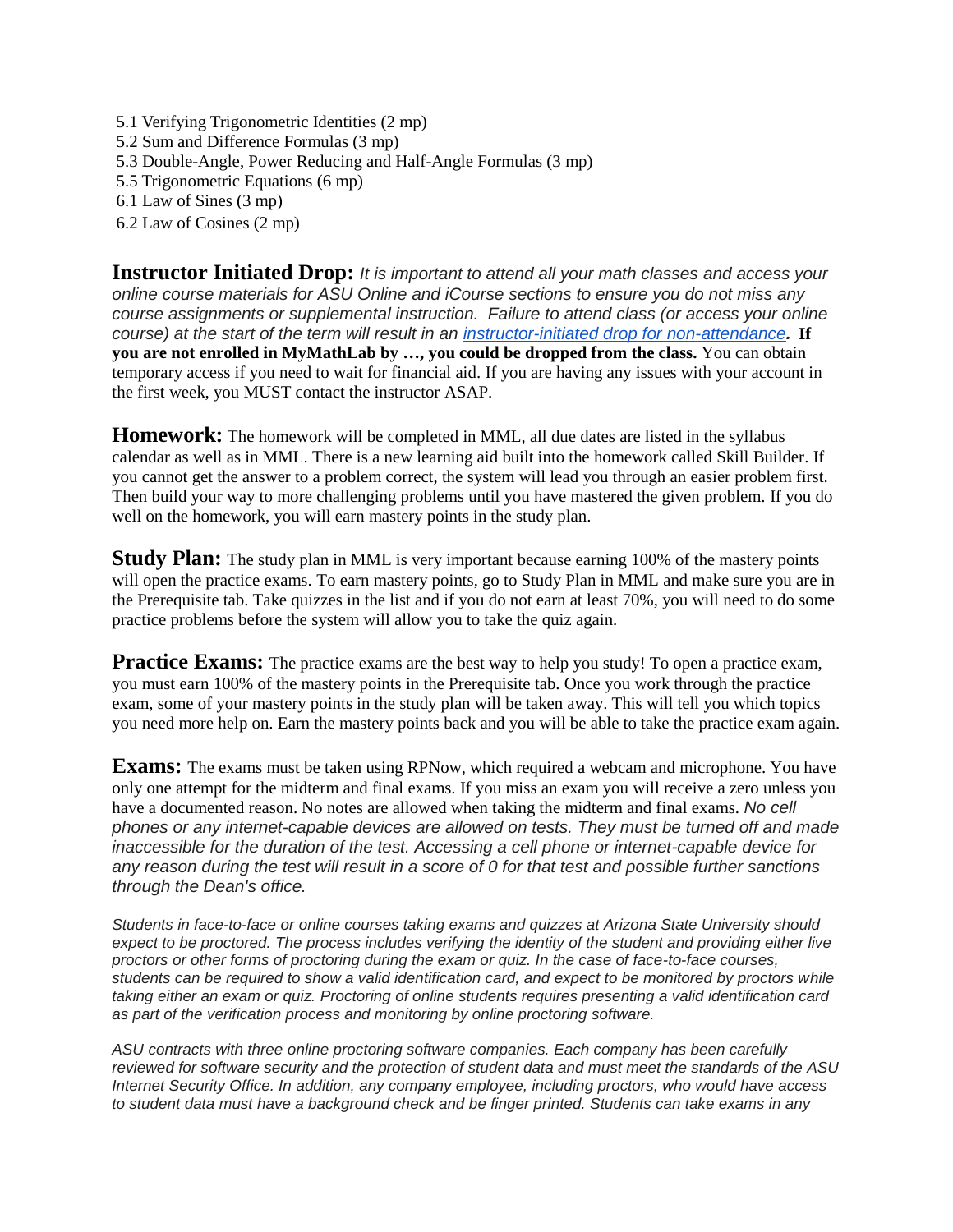*location that has a reliable Internet connection. It is best to select a quiet location where the student can be alone in a room.*

**Suggested Plan of Action:** You must complete a full semester's worth of work in only 7.5 weeks. And online! Expect to spend at least 20 to 30 hours a week on the class. This is what I suggest:

1 - Read the online text and watch lecture videos in MML. There are also short example videos in the Chapter folders in blackboard. (See below: Online Resources)

2 – Complete the **homework** assignment. If you did not earn all of the mastery points in the **Study Plan** for the particular section you are working on, try the quizzes. If you miss a homework assignment, you will still need to earn the mastery points in that section to be able to open the practice exams.

3 - Get help! Take advantage of tutoring resources and/or post questions in Piazza. You can also email me directly if you have a question of a personal nature.

## **Online Resources**

To access the online resources, including power points, videos and online text, click on **Multimedia Library** under MML Resources in blackboard. Select the appropriate chapter and section, click on Select All and Find Now.

You can also find short example videos in blackboard under the Chapter links on the left. These videos can also be found on ASU's server: [vidman.asu.edu](http://vidman.asu.edu/)

**Piazza:** Piazza is an online forum site specifically created for math and science courses. It features a clean interface that makes following threads easier, the threads are sortable and searchable, and provides the ability to enter symbolic mathematics. It is a collaborative site in which students are encouraged to post questions and other students are encouraged to offer assistance. The instructor and teaching assistants monitor Piazza regularly, offering feedback whenever necessary. Piazza is built into every online course shell and is a required aspect of the course. Look for an email in the first week of classes, which will include a link you must click on to be enrolled in the correct Piazza shell.

Student Rules of Engagement (Piazza):

· All questions related to classwork should be posted to Piazza. Any homework or classwork questions emailed directly to the instructor will not be answered.

- Please include the section number and question number in the header (e.g. Section 11.2, #7).
- Please include a couple lines of your work. You may also photograph your written work and insert the image within the post. Please trim the image size if possible.
- Please be courteous at all times. No vulgar, demeaning, or aggressive language will be tolerated.
- Do not use Piazza to air grievances or to campaign.
- · Do not use Piazza for personal messages. Those should be sent by email to the instructor directly.
- Stay on topic. Do not use Piazza for discussions not related to this class.

Keep a civil and friendly atmosphere. Piazza works best when there are a lot of students willing to engage the forum.

Please do not expect immediate replies. Instructors usually check the forum daily. In the meantime, other students are encouraged to add feedback and commentary. Instructors may also deliberately stay in the background so as to promote student-led discussions.

Failure to adhere to these requirements may result in your posting privileges being revoked.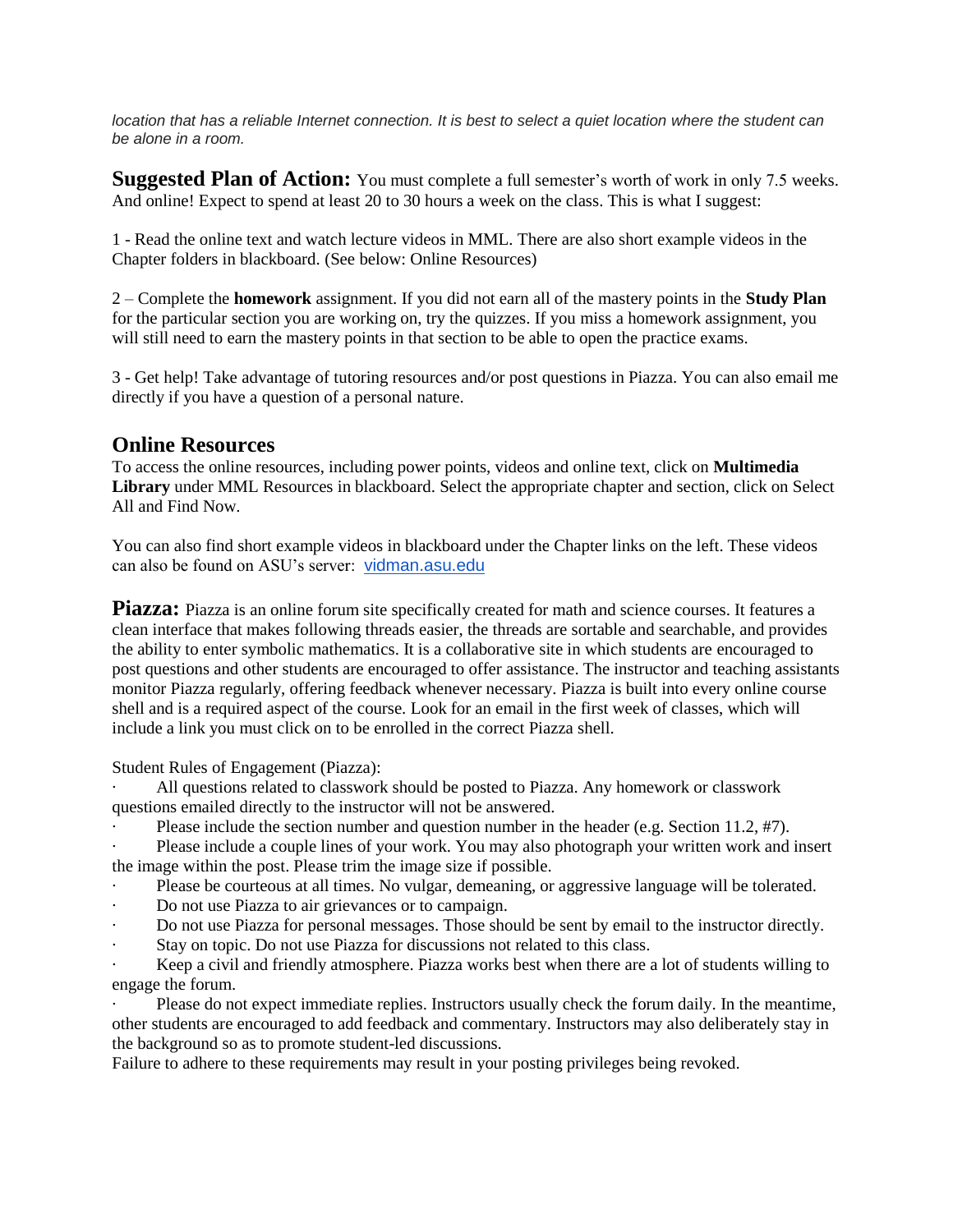**Grading:** I will be using plus/minus for final grades.

 $A+= [97,100]$ ;  $A=[93,97]$ ;  $A-= [90,93)$  $B+= [87,90); B = [83,87); B = [80,83]$  $C = [77,80);$   $C = [70,77]$  $D = [60,70); E = [0,60]$ 

| <b>Course Work</b>    | <b>Percent</b> |
|-----------------------|----------------|
| <b>Homework</b>       | 20%            |
| <b>Practice Exams</b> | 10%            |
| <b>Midterm Exam</b>   | 35%            |
| <b>Final Exam</b>     | 35%            |

# **In-Person Tutoring:**

#### **MATH TUTOR CENTER: PSA 116**

The Math Tutor Center provides free, quality tutoring to all ASU students registered in mat170. However, **you must bring your Sun Card**. Click on the following link for available times: <https://math.asu.edu/resources/math-tutoring-center>

# **Online Tutoring:**

The University Academic Success Programs offers free online tutoring: <https://tutoring.asu.edu/student-services/online-tutoring>

**Grade of Incomplete:** A grade of incomplete, "I", will be awarded only in the event that a documented emergency or illness prevents the student who is doing acceptable work from completing a small percentage of the course requirements. The guidelines in the 2006-07 general ASU catalog regarding a grade of incomplete will be strictly followed.

**Course Withdrawal:** A student may withdraw from a course with a grade of W during the withdrawal period. The instructor's signature is not required. It is a student's responsibility to verify that that they have in fact withdrawn from a class.

**Academic Status Report 1: … Withdrawal deadline: … Complete Withdrawal deadline: …**

**Final Exam Make-up Policy:** Exceptions to the schedule and requests for make-up examinations can be granted only by the Department Chair, Associate Department Chair or the Coordinator of First Year Mathematics, and for one of the following reasons: